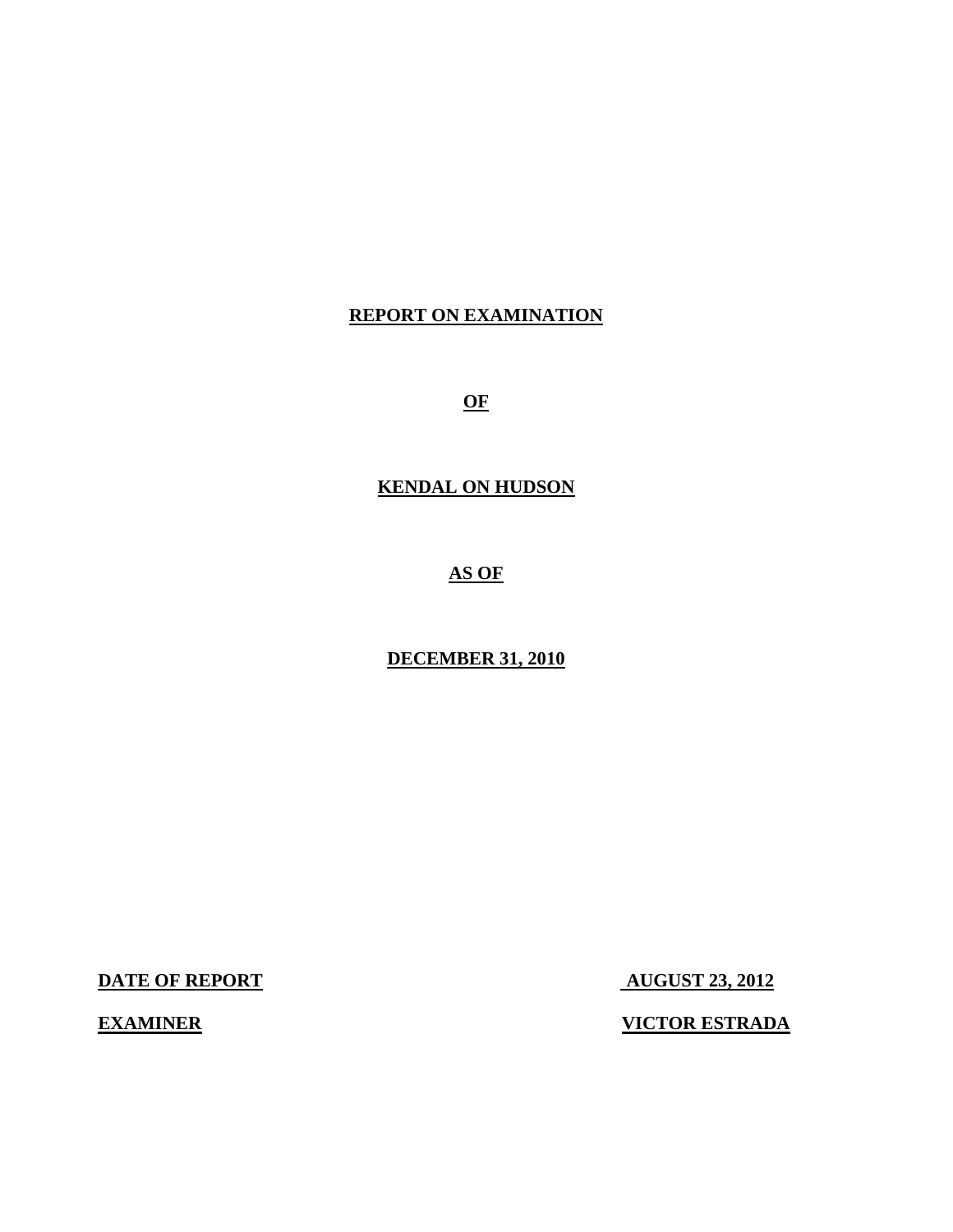### **TABLE OF CONTENTS**

| 'EM NO. |                                                                                                                                                         | PAGE N                   |
|---------|---------------------------------------------------------------------------------------------------------------------------------------------------------|--------------------------|
| 1.      | Scope of the examination                                                                                                                                | $\overline{2}$           |
| 2.      | Description of the Community                                                                                                                            | 3                        |
|         | Management<br>A.<br>Corporate structure<br>В.<br>Occupancy rates<br>C.<br>Annual statement<br>D.<br>Disaster recovery / Business continuity plans<br>Е. | 6<br>8<br>11<br>11<br>12 |
| 3.      | <b>Financial statements</b><br><b>Balance</b> sheet<br>$\mathsf{A}$ .<br>Statement of revenue, expenses and change in actuarial<br>B.<br>surplus        | 13<br>13<br>14           |
| 4.      | Summary of comments and recommendations                                                                                                                 | 16                       |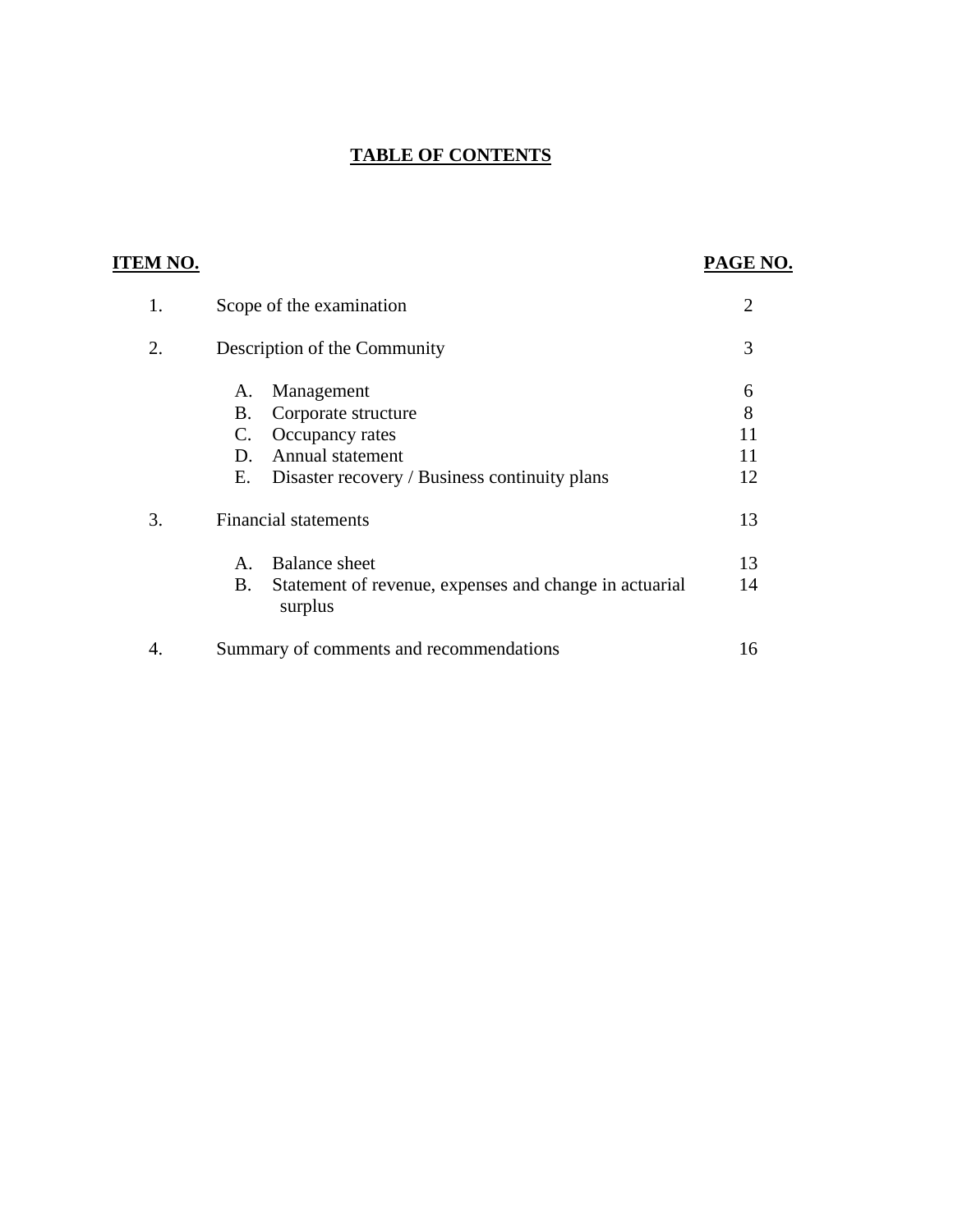

# NEW YORK STATE DEPARTMENT<sub>of</sub><br>FINANCIAL SERVICES

Andrew M. Cuomo Benjamin M. Lawsky Governor Superintendent Superintendent Superintendent Superintendent Superintendent Superintendent Superintendent Superintendent Superintendent Superintendent Superintendent Superintendent Superintendent Superintendent Sup

August 23, 2012

Honorable Benjamin M. Lawsky Superintendent of Financial Services Albany, New York 12257

Sir:

Pursuant to the requirements of the New York Insurance Law and the New York Public Health Law and acting in compliance with the instructions contained in Appointment Number 30825, dated February 3, 2012, attached hereto, I have made an examination of Kendal on Hudson, a not-for-profit Continuing Care Retirement Community licensed pursuant to the provisions of Article 46 of the New York Public Health Law, as of December 31, 2010, and respectfully submit the following report thereon.

The examination was conducted at the home office of Kendal on Hudson, located at 1010 Kendal Way, Sleepy Hollow, New York.

Wherever the designation the "Community" appears herein, without qualification, it should be understood to indicate Kendal on Hudson.

Wherever the designation the "Department" appears herein, without qualification, it should be understood to indicate the New York State Department of Financial Services. It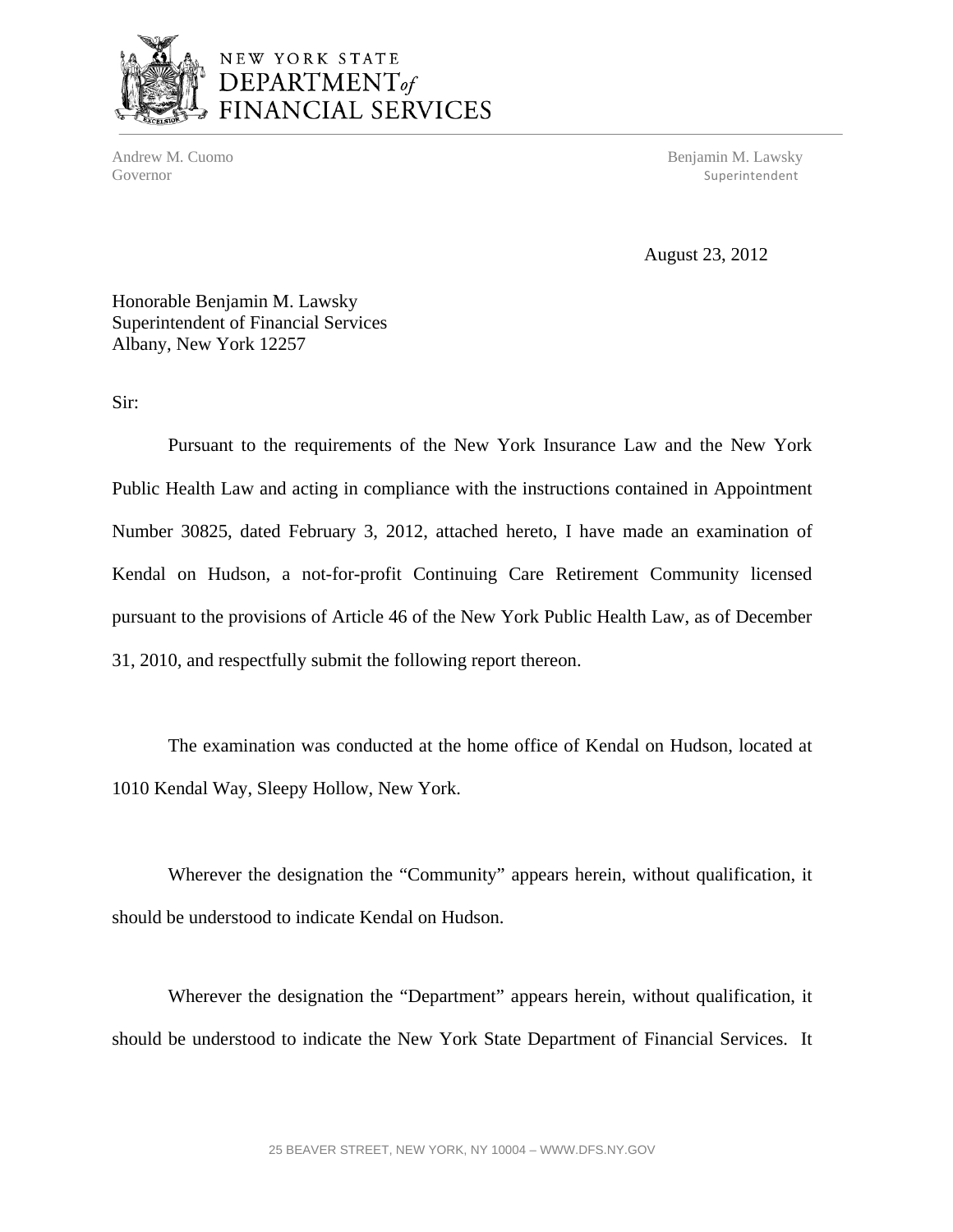<span id="page-3-0"></span>should be noted that the New York State Insurance Department merged with the New York State Banking Department on October 3, 2011 to become the New York State Department of Financial **Services** 

#### **1. SCOPE OF THE EXAMINATION**

The previous examination was conducted as of December 31, 2007. This examination covers the three year period from January 1, 2008 through December 31, 2010. Transactions occurring subsequent to this period were reviewed where deemed appropriate by the examiner.

The examination comprised a verification of assets and liabilities of the Community as of December 31, 2010, in accordance with generally accepted accounting principles ("GAAP"), as modified by the Department pursuant to Department Regulation No. 140 (11 NYCRR 350), a review of income and disbursements deemed necessary to accomplish such verification, and utilized, to the extent considered appropriate, work performed by the Community's independent certified public accountants. It is noted that the balance sheet included herein was reported as of December 31, 2010 on a statutory actuarial basis, pursuant to Department Regulation No. 140 (11 NYCRR 350).

Representatives of the New York Department of Financial Services and the New York State Department of Health conducted a site survey of the Community's facility on May 2, 2012, pursuant to Section 4614(1) of the New York Public Health Law.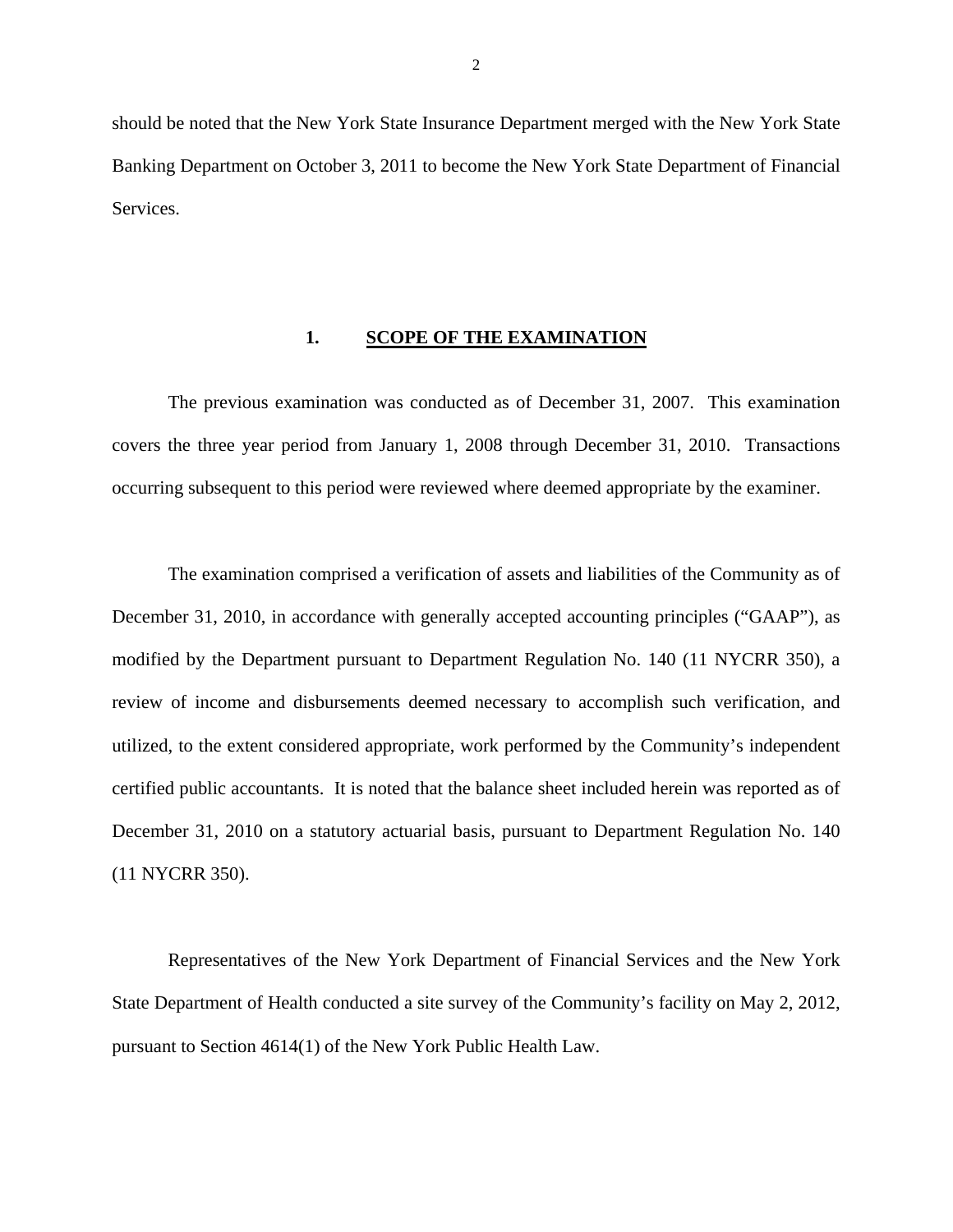<span id="page-4-0"></span>A review was also made of the following items:

Community documents Compliance with By-Laws Occupancy levels Financial documents Board of Directors' minutes of meetings

This report on examination is confined to financial statements and comments on those matters which involve departures from laws, regulations or rules, or which are deemed to require explanation or description.

The Prior Report on Examination did not include any recommendations.

#### **2. DESCRIPTION OF THE COMMUNITY**

The Community was formed on March 19, 1992 as a Continuing Care Retirement Community ("CCRC"), as such item is defined under Article 46 of the New York Public Health Law. The Community received a Certificate of Authority from the New York Continuing Care Retirement Council, effective July 11, 2002, and a final certificate of authority from the New York State Department of Health on August 16, 2002. The Community commenced operations on May 9, 2005.

Kendal on Hudson is a New York not-for-profit organization and is tax exempt pursuant to the provisions of Section  $501(c)(3)$  of the Internal Revenue Code. The Community includes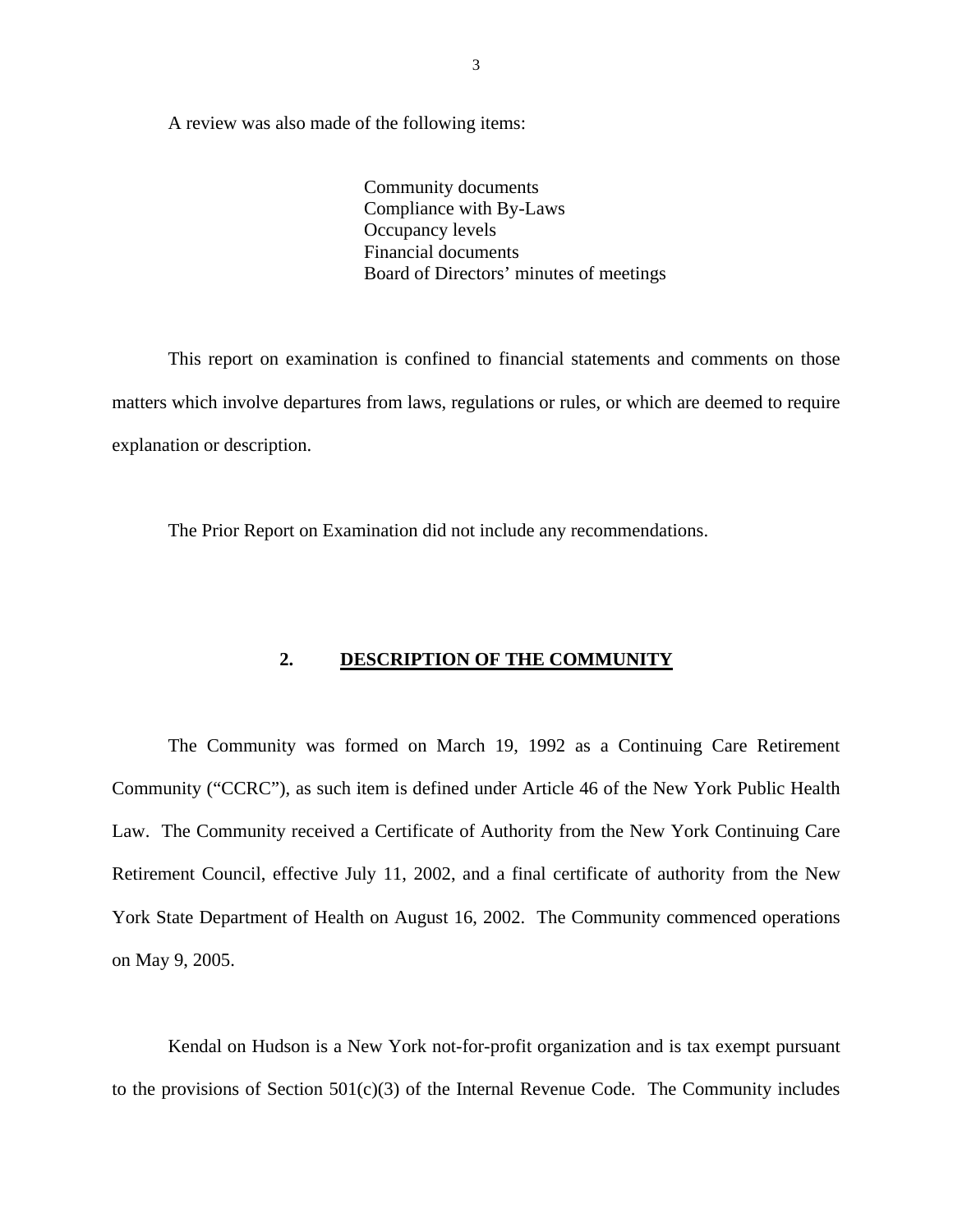two hundred twenty-two (222) independent living units, twenty-four (24) enriched housing/adult care units and a forty-two (42) bed skilled nursing facility. In addition, the Community also contains a community center, which includes dining rooms, administrative offices, a library, an auditorium, lounges and other public gathering spaces.

Kendal on Hudson provides residents with a continuum of services, including: independent living, enriched housing and skilled nursing home care. As a condition precedent to providing these services, the Community enters into a lifecare contract with each prospective resident that sets forth the responsibilities of both parties. For the right to occupy, use the living accommodations, and utilize the services of the Community, each resident is required to pay an entrance fee and a monthly service fee based on the size and type of living unit and the number of occupants.

Kendal on Hudson offers residents two refundable entry fee plans that consist of a residential component and a life care contract. The residential components are either 50% or 90% refundable after resale of the residential unit, not to exceed one year from contract termination. The residential and life care components of the entry fees are subject to refund provisions. Refunds on the life care component are reduced 2% per month of occupancy, with no refund payable after 50 months. For a surviving spouse, a pro rata refund is provided based on the deceased member's life care component. Refunds for the residential component of the entry fee are based on the refund option selected, and are reduced 2% per month of occupancy to a minimum refund of either 50% or 90% of the entry fee. The non-refundable portion of all entry fees is amortized into operating revenue over the actuarially determined life expectancy of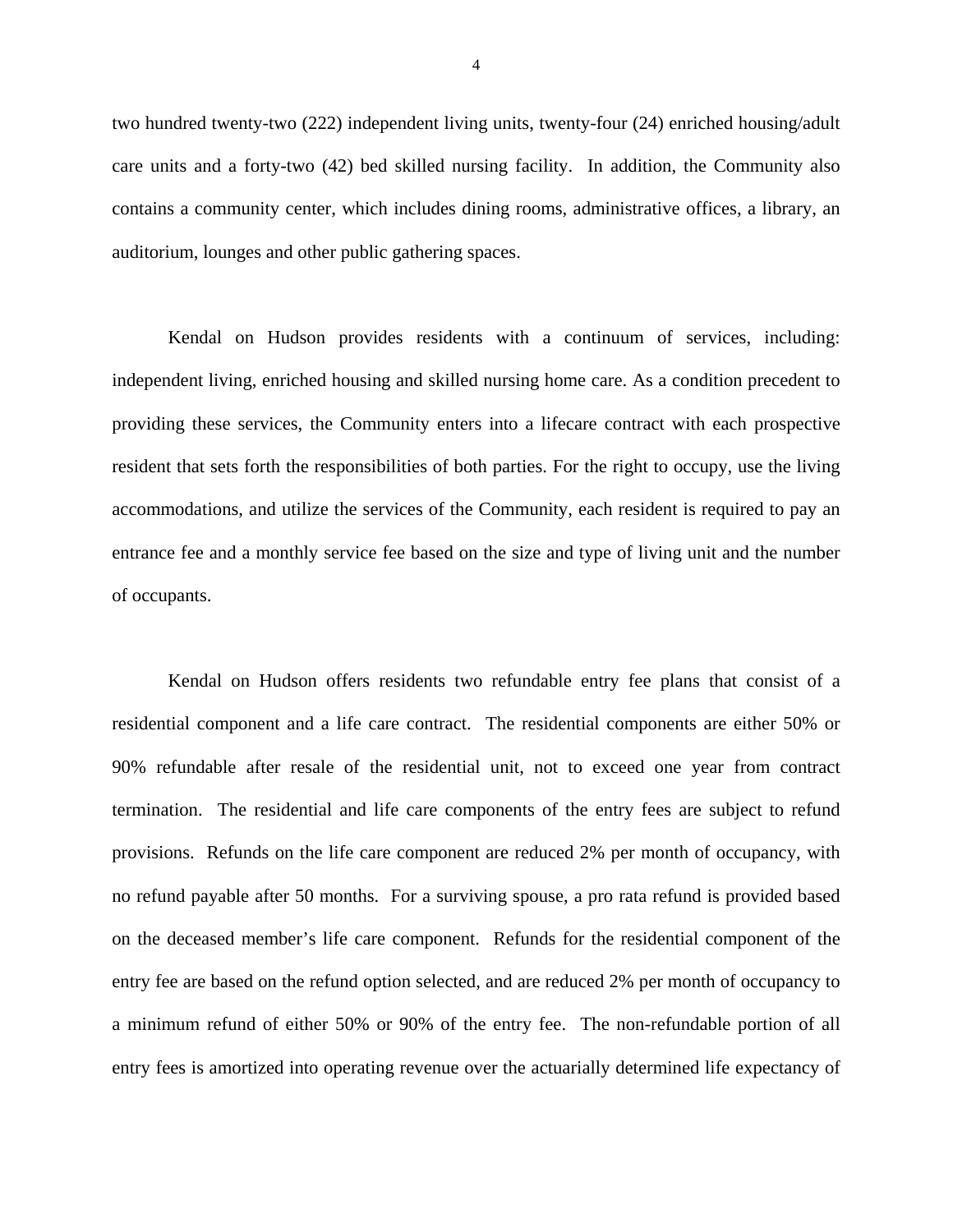each resident or couple. The refundable portion of the residential component is not amortized into operating revenue. For both components, upon death of a sole surviving resident, any remaining unamortized portion of the nonrefundable portion of the deferred entry fee is recognized as operating revenue.

The following is a description of the two contract options available to residents:

#### Residence and Care Agreement for Life Care

This contract provides lifetime coverage of nursing care in private rooms and personal care services in the adult care facility; available with a 50% refundable or 90% refundable residential component of the entry fee.

#### Residence and Care Agreement for Modified Continuing Care

This contract provides for 100 prepaid days of nursing care, excluding any Medicarecovered period. There are three self-payment choices: *Contract 51* provides for a one-year self payment period for nursing care once the 100 prepaid day period has lapsed. *Contract 53*  provides for a three-year self-payment period, while *Contract 55* provides for a five-year selfpayment period. Subsequent to the self-payment period, lifetime nursing care coverage is provided by the Community at the independent living monthly fee rate. Personal care services in the adult care facility are covered, available with 50% refundable or 90% refundable residential component of the entry fee. Residents pay an entry fee composed of a life care component and a residential component. The residential component is based upon the size of the unit.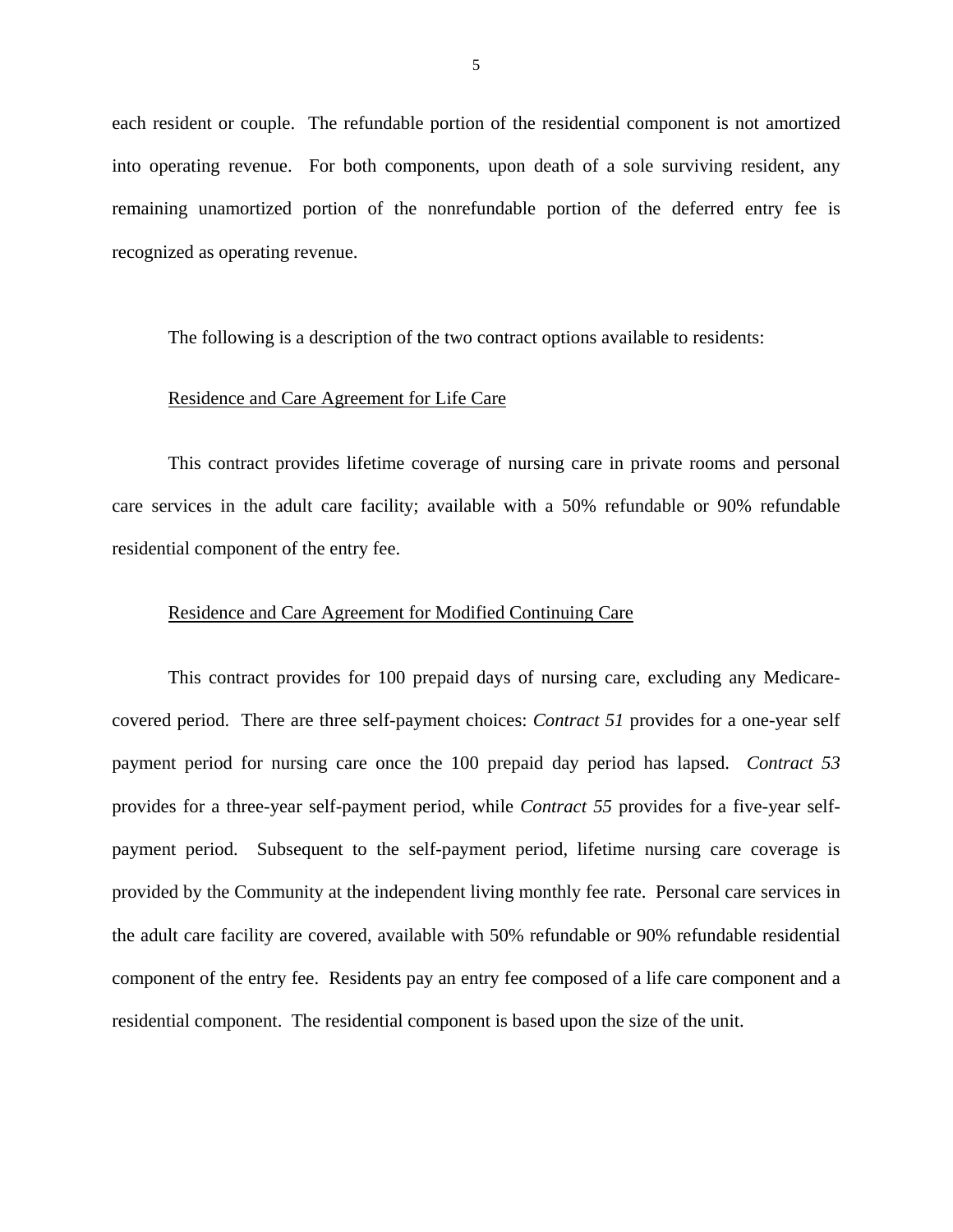<span id="page-7-0"></span>A. Management

Pursuant to the Community's charter and by-laws, management of the Community is vested in a board of directors consisting of not less than ten (10), nor more than twenty directors. As of the examination date, the board of directors was comprised of fifteen (15) members.

The Community's directors at December 31, 2010 were as follows:

| Name and Residence                                 | Principal Affiliation                                                                              |
|----------------------------------------------------|----------------------------------------------------------------------------------------------------|
| <b>Leonard Andrew</b><br>Sleepy Hollow, NY         | Retired                                                                                            |
| <b>Bard Bunaes</b><br>New York, NY                 | Retired                                                                                            |
| <b>Edward Doty</b><br>White Plains, NY             | <b>Executive Director, Youth Service</b><br><b>Opportunities Project</b>                           |
| Norma Ellis<br>White Plains, NY                    | Family Nurse Practitioner,<br>Montefiore Family Health Center,<br>Montefiore School Health Program |
| Marge Glusker<br>Sleepy Hollow, NY                 | Retired                                                                                            |
| Ed Hanin<br>Sleepy Hollow, NY                      | Retired                                                                                            |
| <b>Aubrey Hawes</b><br><b>Briarcliff Manor, NY</b> | Retired                                                                                            |
| Linda Martin<br><b>Briarcliff Manor, NY</b>        | <b>Executive Vice President,</b><br>Aging in America                                               |
| Bill Melvin *<br>Ossining, NY                      | President,<br>Acorn Derivatives Management Corp.                                                   |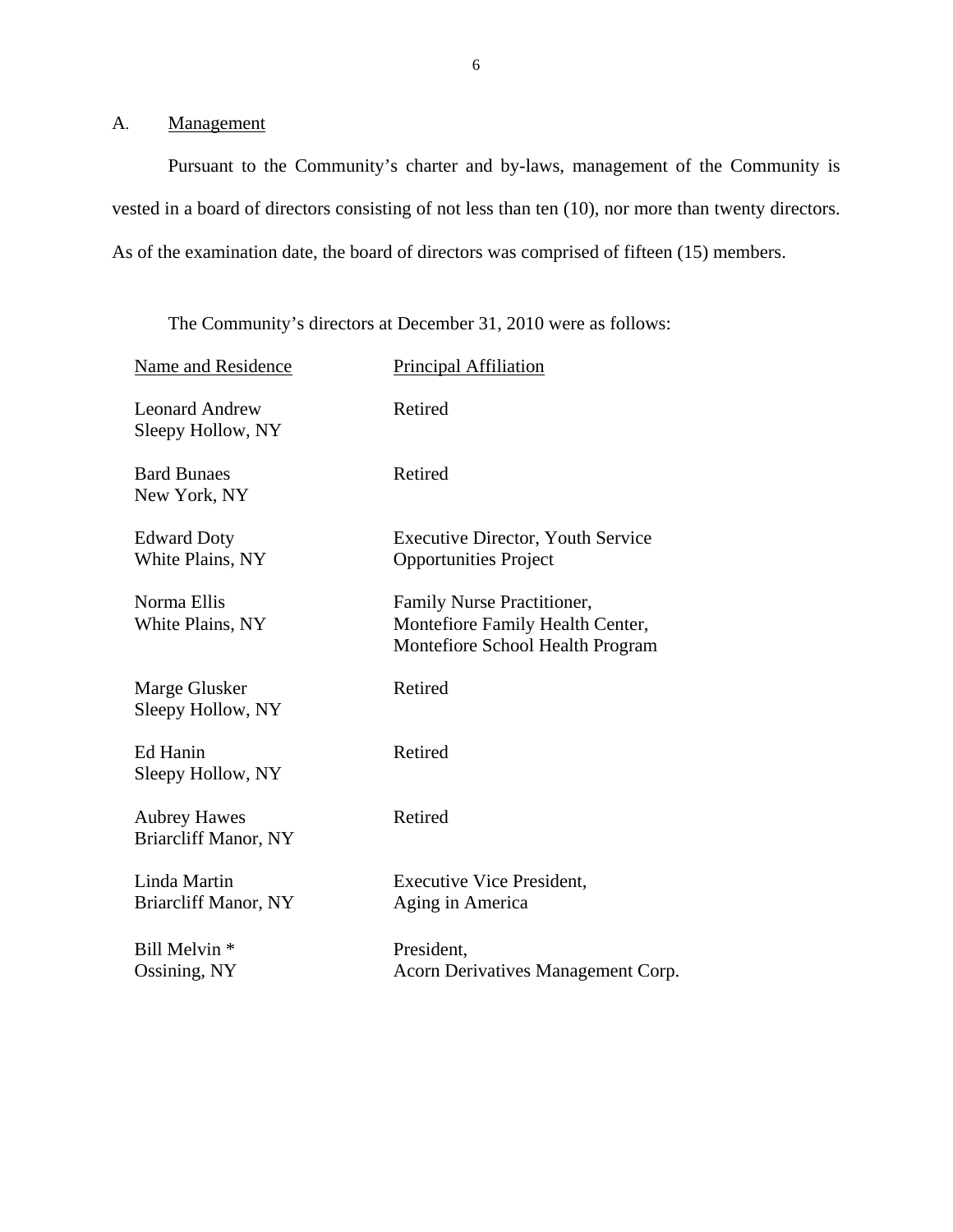| Name and Residence                   | <b>Principal Affiliation</b>                                                        |
|--------------------------------------|-------------------------------------------------------------------------------------|
| <b>Barry Morris</b><br>Irvington, NY | Founder,<br><b>Morris Capital Markets</b>                                           |
| Mary Nichols<br>Scarborough, NY      | Retired                                                                             |
| Joan Oltman<br>Sleepy Hollow, NY     | Retired                                                                             |
| Katherine Swibold<br>Toano, VA       | Barnard College,<br>Executive Assistant to VP of<br>Development and Alumni Affairs, |
| James Wood **<br>Sleepy Hollow, NY   | Retired                                                                             |
| Michael Zavelle<br>Rye, NY           | Chief of Investor Relationships,<br>New Mexico Finance Authority                    |

\* Phelps Community Corporation representative as required by the Community's by-laws.

\*\* Kendal New York representative as required by the Community's by-laws.

The Community's board met at least once each quarter during the exam period, in compliance with its by-laws.

A review of the attendance records of the board of directors' meetings held during the period under examination revealed that the meetings were generally well attended, with all members attending at least 50% of the meetings.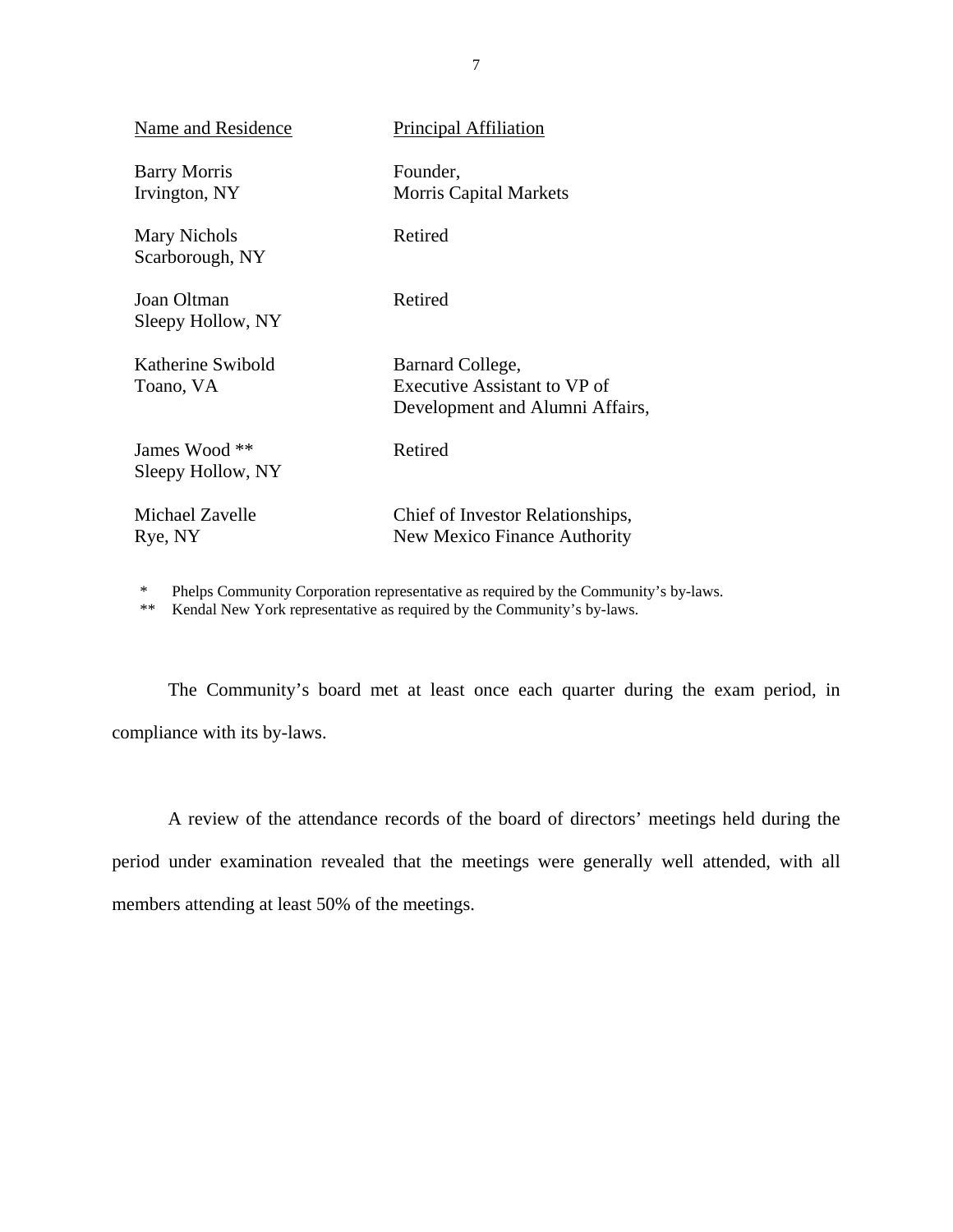<span id="page-9-0"></span>The principal officers of the Community at December 31, 2010 were as follows:

**Officers** Title

Barry Morris Chairman of the Board Patricia A. Doyle Chief Executive Officer Jennifer Anderson Chief Financial Officer

#### B. Corporate Structure

The Community is an affiliate of The Kendal Corporation, a Pennsylvania non-profit corporation which is associated with a system of entities providing services to older aged population. The Kendal Corporation, Kendal New York and affiliates, including Kendal on Hudson, comprise the Kendal System.

The by-laws of the Community state that it shall have two members: Phelps Community Corporation, a New York not-for-profit corporation, and Kendal New York, a New York not-forprofit corporation, whose only rights and responsibilities as members shall be those set forth in the by-laws. Through by-law requirements, control of the Community is shared with Kendal New York. Kendal New York must approve any amendments to the articles of incorporation or certain sections of the by-laws. Furthermore, Kendal New York must approve changes in corporate purpose, incurring of debt, use of the name "Kendal", the substance of residence contracts, and the purchase, sale, lease or other disposition of any real estate or improvements thereon. The by-laws also specify that the Community shall have certain board members in common with Kendal New York and Phelps Community Corporation (or a staff member of Phelps Memorial Hospital).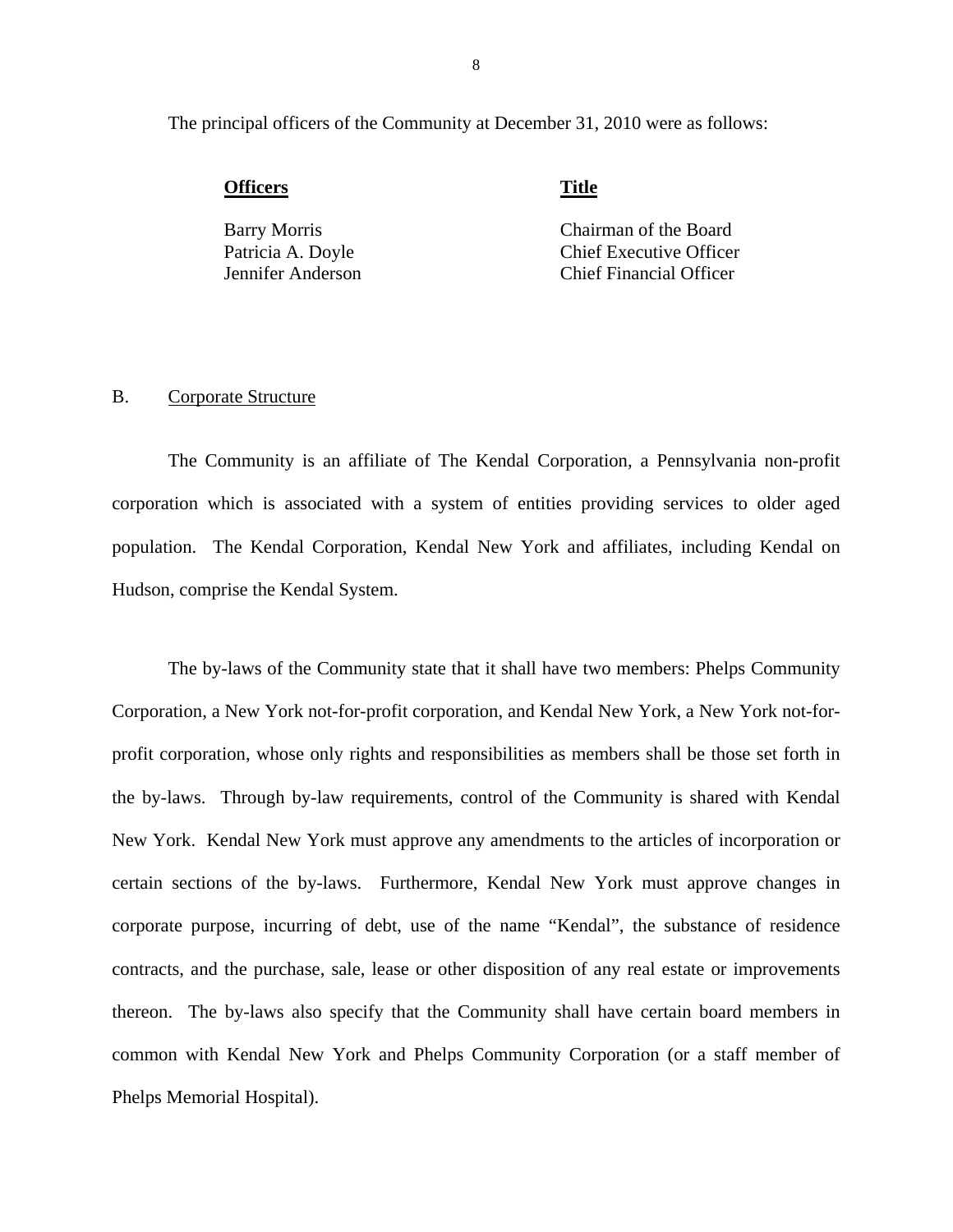

The Community's corporate structure at December 31, 2010 was as follows:

The Community entered into an affiliation agreement with Kendal New York on January 7, 2003. This Agreement was revised on November 5, 2009, with the approval of the New York State Department of Health. Under this Agreement, Kendal New York provides basic services and in return, Kendal on Hudson pays a system fee.

The following is a summary of the basic services that Kendal New York provides as well as a brief description of each:

1. Governance and Administration:

- a. Board templates for board manuals, profiles minutes, committee descriptions and policies.
- b. Public Policy information to staff and boards on subjects of interest.
- c. Research and Planning technical assistance/consultation regarding planning issues.
- 2. Finance:
	- a. General Finance comparison of financial reports and analyses, technical assistance with actuarial studies and projections, as well as consulting on long-term debt management.
	- b. Information Services set standards for system-wide hardware and software. Evaluate new hardware and software.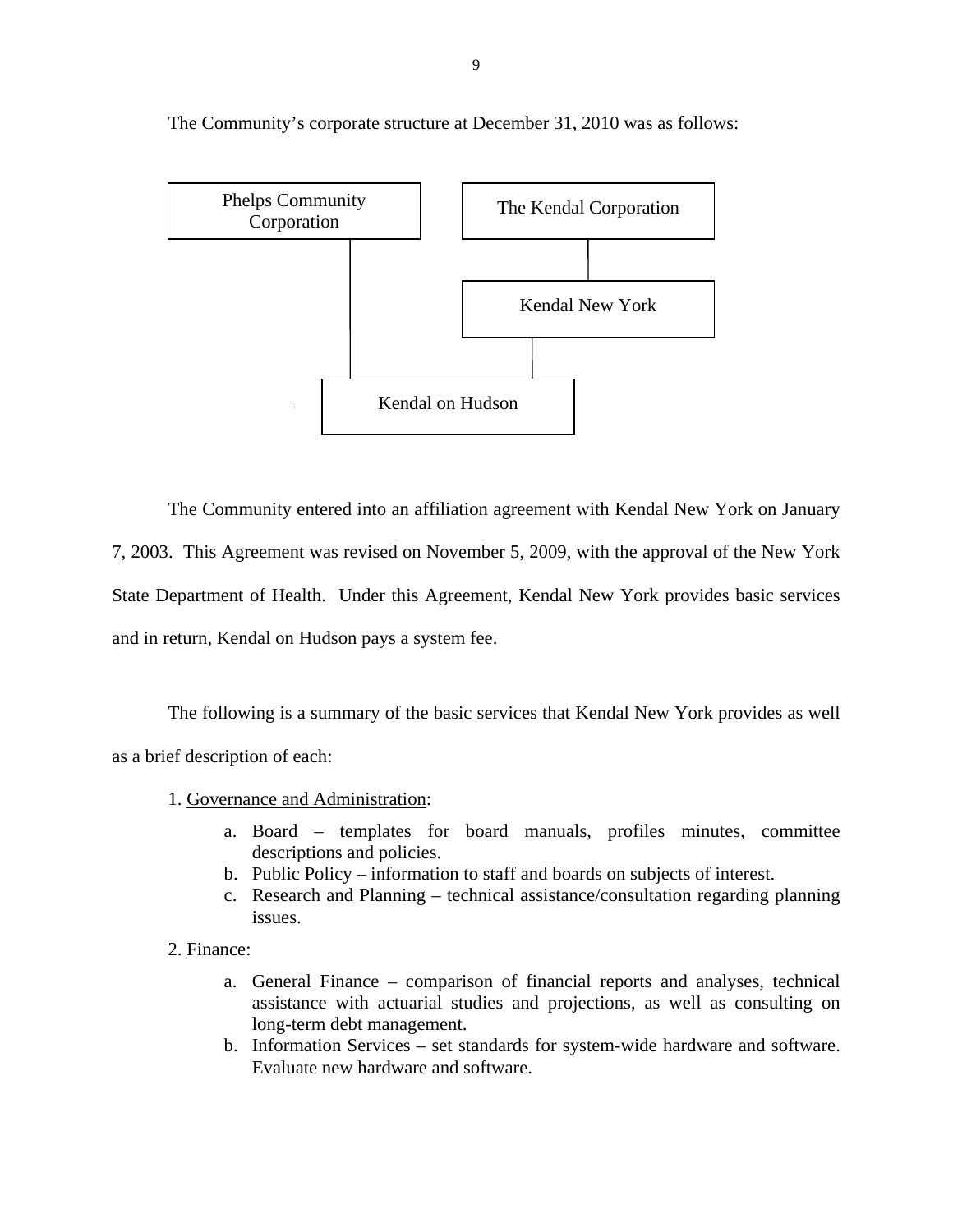- 3. Marketing, Public Relations and Admissions:
	- a. Consultation on the design and production of admission materials.
	- b. Guidelines and standards for Marketing/ Public Relations /Admission Programs.

#### 4. Human Resources:

- a. Consultation on job description and performance appraisal systems as well as Human Resources' Policies.
- b. Resources for employee orientation, education and supervisors' training.

#### 5. Operations:

- a. General  $(1)$  assist Kendal on Hudson in complying with and interpreting state and federal regulations, (2) consultation on labor, refinancing, healthcare and other regulations.
- b. Dining Services assist with program and menu development/diet system.
- c. Health Services share of information on current research and innovations in health facility design, service provision, care techniques, and other developments in health care.
- d. Housekeeping, Laundry and Maintenance Services review capital project plans and budgets for capital projects.

In return for providing the above-mentioned Basic Services, Kendal on Hudson pays the

Kendal Corporation a System Fee consisting of the following four components:

- a. Affiliation Fee 2% of annual budgeted operating expenses.
- b. Basic Service Fee 2% of budgeted operating expenses initially then decreased by 0.25% each subsequent year to 1.00%.
- c. Contingency Reserve 0.25% of annual budgeted operating expenses until the target of 6.5% is met.
- c. d. System Growth Fund 0.25% of annual budgeted operating expenses until the target of 4% is met.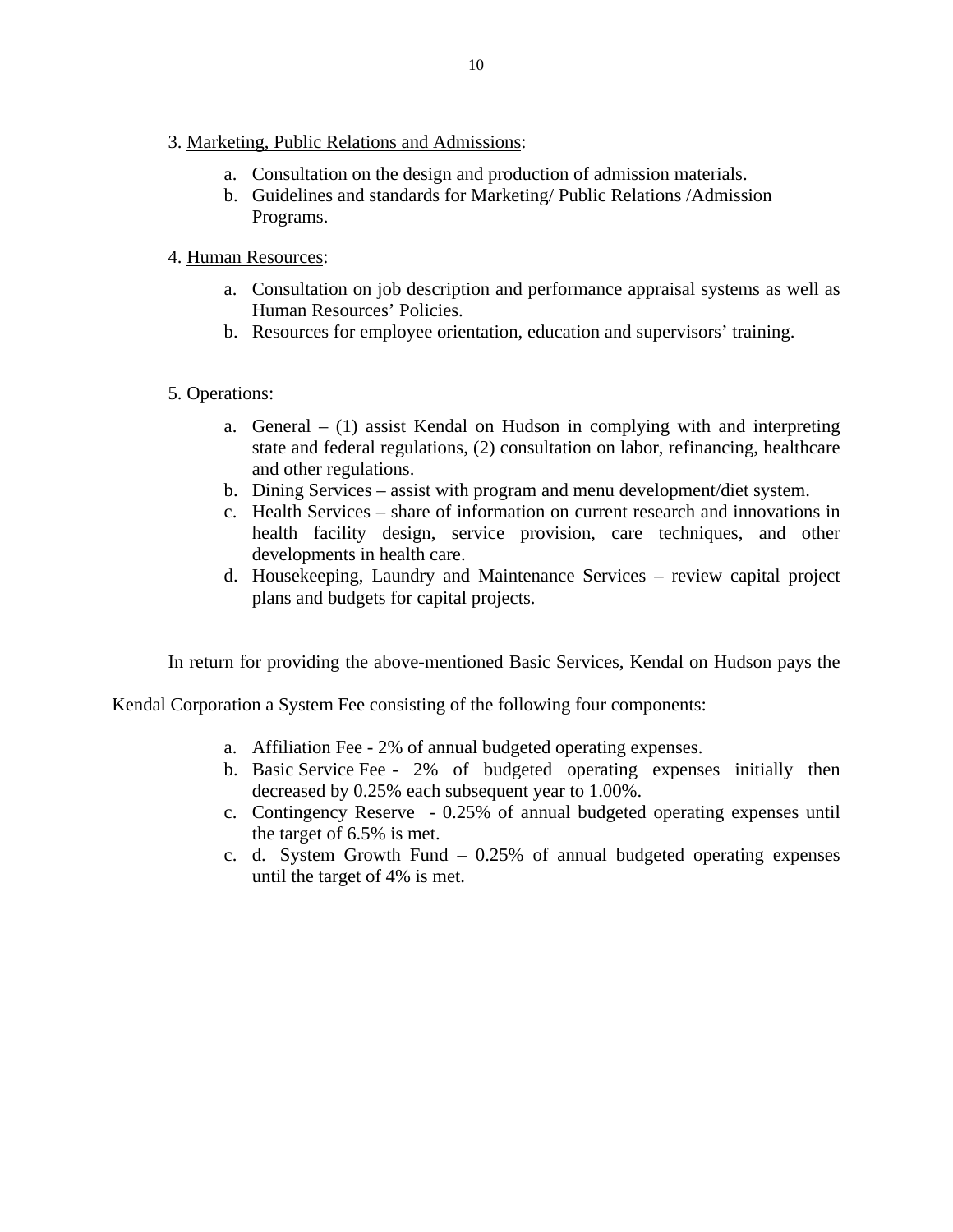#### <span id="page-12-0"></span>C. Occupancy Rates

The following reflects the occupancy rates at each year-end during the examination period for each of the facilities within the Community:

|                                 | 2008 | 2009 | 2010 |
|---------------------------------|------|------|------|
| Independent living units        | 99%  | 98%  | 98%  |
| Enriched Housing/Adult Care     | 75%  | 67%  | 71%  |
| <b>Skilled Nursing facility</b> | 86%  | 85%  | 92%  |

#### D. Annual Statement

Section 4607(1) of the New York Public Health Law states:

"Within four months of close of the operator's fiscal year, unless an extension of time to file has been granted, the operator shall file an annual statement with the commissioner and superintendent showing the condition as of the last day of the preceding calendar or fiscal year. If the commissioner and superintendent do not receive the annual statement within four months of the end of the operator's fiscal year or have not granted an extension of time to file, the council may charge a late fee."

While the Community's 2010 annual statement was due April 30, 2011, some portions of

the statement were not provided until May 18, 2011, and the audited financial statement was not

submitted until June 1, 2011.

It is recommended that the Community complies with Public Health Law 4607 and file its annual statement within the required time limitation, or request an extension as permitted by that law.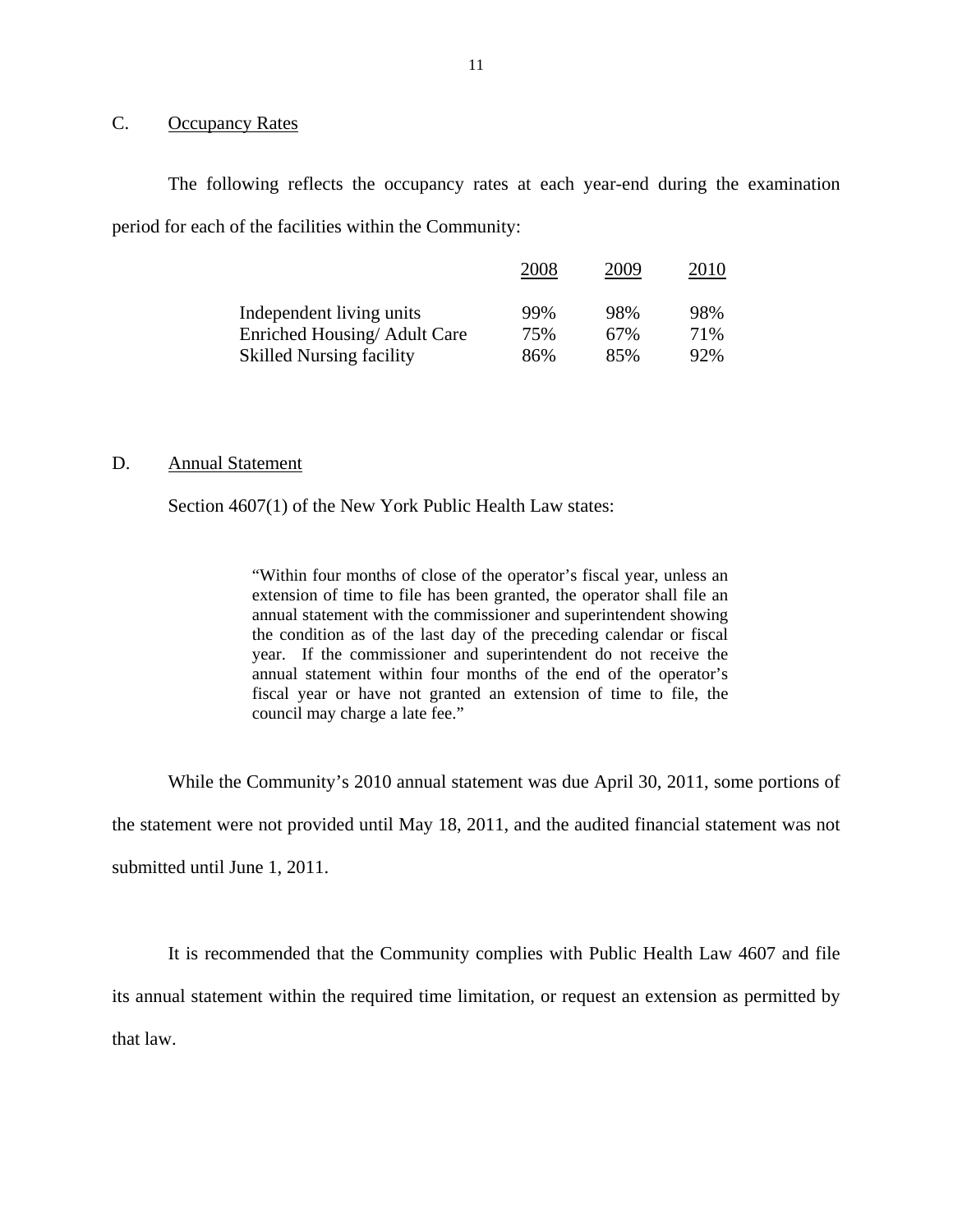### <span id="page-13-0"></span>E. Disaster Recovery/Business Continuity Plans

As of December 31, 2010, the Community maintained a disaster recovery plan which provides for the essential maintenance of services to the Community's residents in the event of a disaster. It should be noted that this plan was not reviewed for best practices..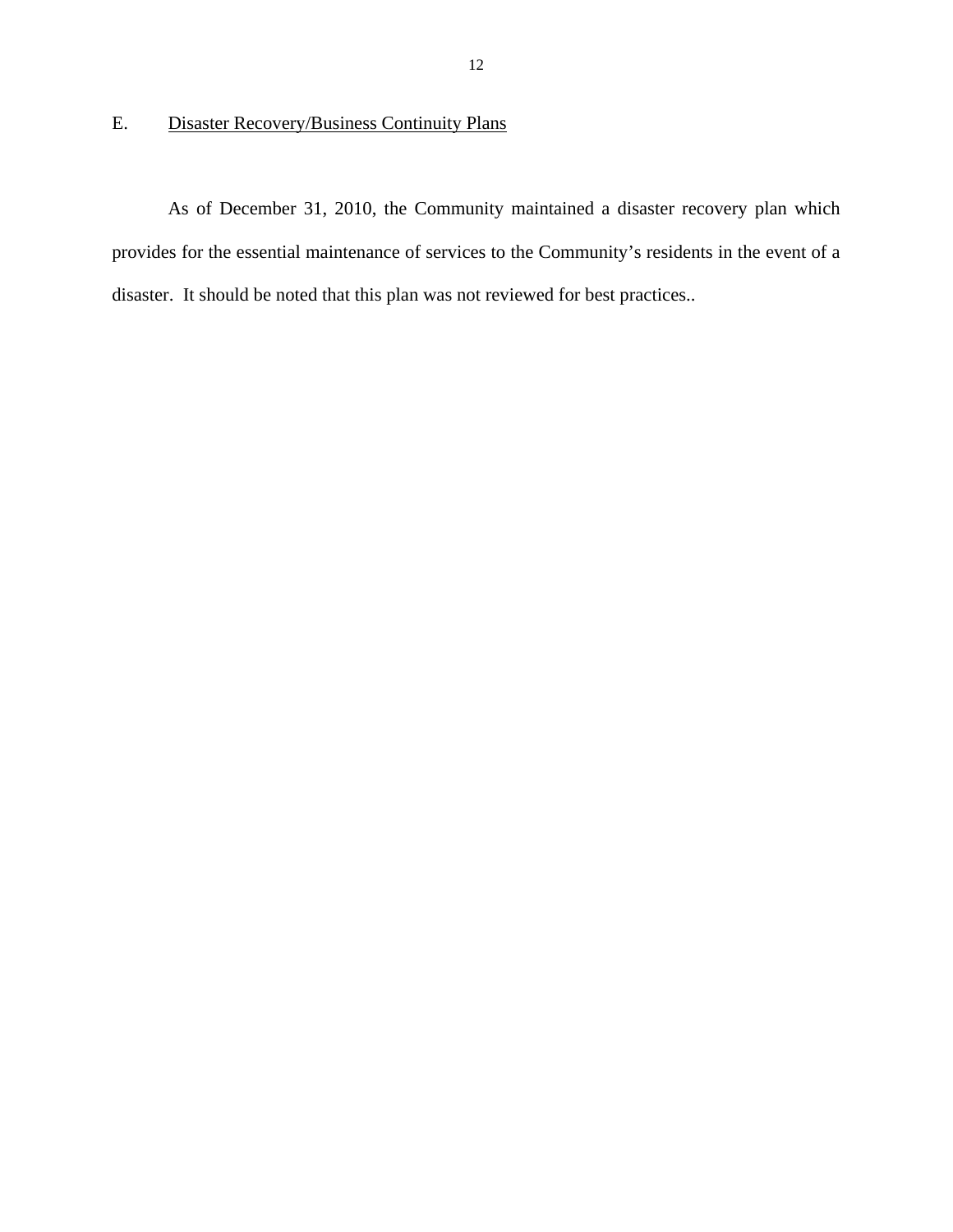#### **3. FINANCIAL STATEMENTS**

#### A. Balance Sheet

The following shows the assets, liabilities and surplus as determined by this examination as of December 31, 2010. It is the same as the actuarial balance sheet filed by the Community, presented on a statutory actuarial basis, pursuant to Section 350 of Department Regulation No. 140 (11 NYCRR 350):

| Assets                                      | Examination     | <b>Community</b> |  |  |
|---------------------------------------------|-----------------|------------------|--|--|
| Cash and investable assets                  | \$37,633,000    | \$37,633,000     |  |  |
| Accounts receivable and prepaid expenses    | 2,852,000       | 2,852,000        |  |  |
| Property, plant and equipment               | 128,326,000     | 128,326,000      |  |  |
| Furniture and equipment                     | 8,543,000       | 8,543,000        |  |  |
| Accumulated depreciation                    | (9,705,000)     | (9,705,000)      |  |  |
| Prepaid land lease                          | 1,881,000       | 1,881,000        |  |  |
| Deferred financing costs                    | 1,488,000       | 1,488,000        |  |  |
| Deferred marketing costs                    | 2,065,000       | 2,065,000        |  |  |
| Total assets                                | \$173,083,000   | \$173,083,000    |  |  |
| Liabilities                                 |                 |                  |  |  |
| Long-term debt                              | \$73,055,000    | \$73,055,000     |  |  |
| Required reserve liability                  | 97,986,000      | 97,986,000       |  |  |
| <b>Total liabilities</b>                    | \$171,041,000   | \$171,041,000    |  |  |
| <b>Net surplus</b>                          |                 |                  |  |  |
| Net actuarial surplus                       | 2,042,000<br>\$ | 2,042,000<br>\$  |  |  |
| Total liabilities and net actuarial surplus | \$173,083,000   | \$173,083,000    |  |  |

 accountants. NOTE: It should be noted that the net asset values herein are reported on a statutory/actuarial basis. As such, the values differ from the certified financial statements prepared by the Community's certified public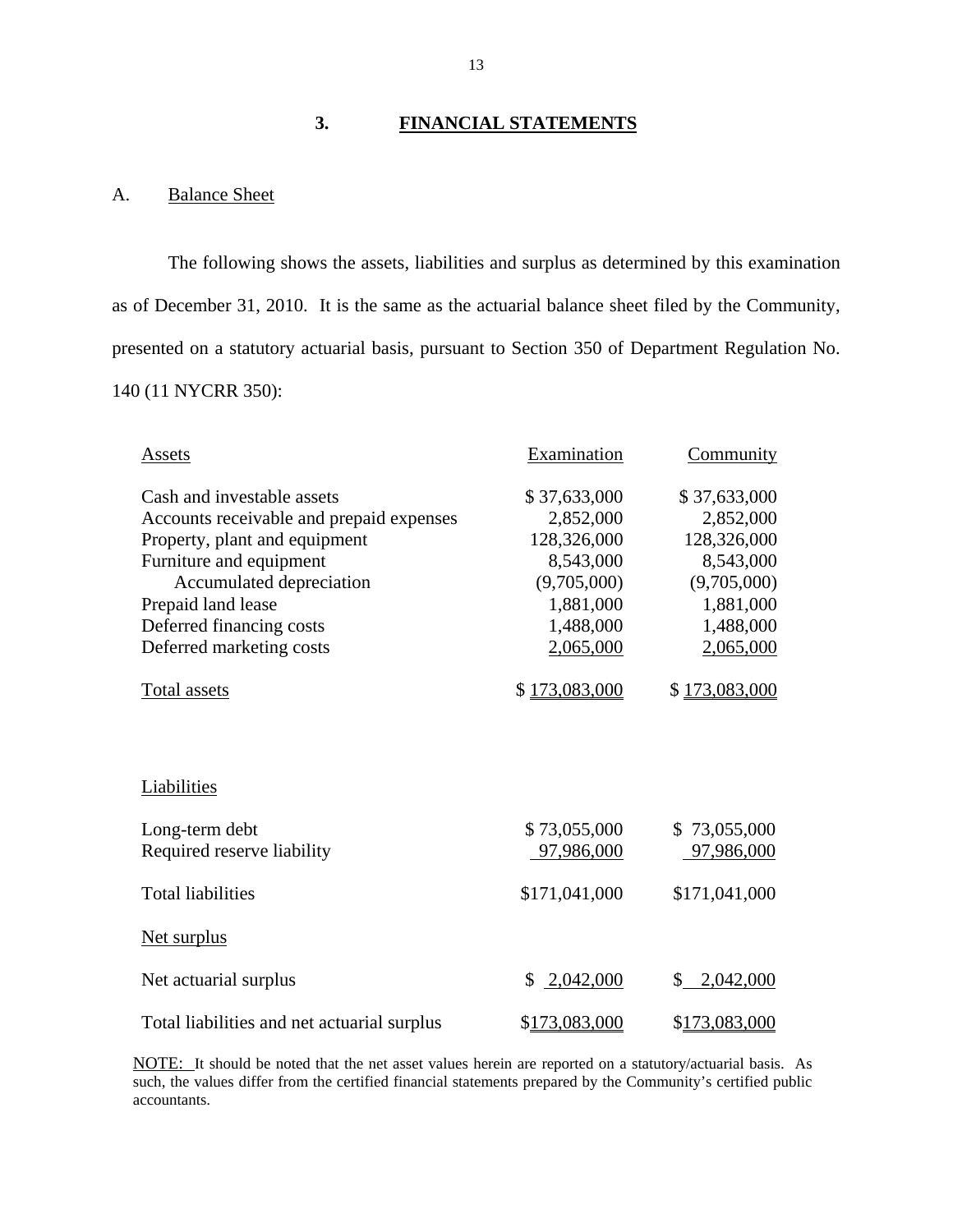# B. Statement of Revenue, Expenses and Change in Actuarial Surplus

The statement of revenue and expenses is presented on a GAAP basis for the three-year examination period January 1, 2008 through December 31, 2010. The Community's actuarial surplus increased \$1,082,000 during this period.

| Revenue                                    |                 |                |
|--------------------------------------------|-----------------|----------------|
| <b>Resident fees</b>                       | \$39,056,931    |                |
| Health center fees, net                    | 16,442,542      |                |
| Amortization of deferred entrance fees     | 16,691,193      |                |
| Investment return                          | 3,545,220       |                |
| Other revenue                              | 2,479,961       |                |
| Total revenue                              |                 | \$78,215,847   |
| <b>Expenses</b>                            |                 |                |
| General and administrative expenses        | \$<br>6,603,094 |                |
| Housekeeping                               | 2,274,872       |                |
| Maintenance                                | 4,212,793       |                |
| <b>Food Service</b>                        | 7,176,898       |                |
| Health service                             | 12,813,176      |                |
| <b>Employee benefits</b>                   | 6,622,665       |                |
| Utilities                                  | 4,476,956       |                |
| Real estate taxes                          | 1,570,436       |                |
| Interest                                   | 11,881,479      |                |
| Affiliation and service fees               | 3,314,235       |                |
| Provision for bad debts                    | 325,000         |                |
| Depreciation and amortization              | 13,229,664      |                |
| Rent expense                               | 1,367,292       |                |
| Total expenses                             |                 | (75,868,560)   |
| Income from operations before change in    |                 | \$2,347,287    |
| fair value of interest rate swap           |                 |                |
| Change in fair value of interest rate swap |                 | \$ (2,831,174) |
| Net loss from operations                   |                 | \$ (483, 887)  |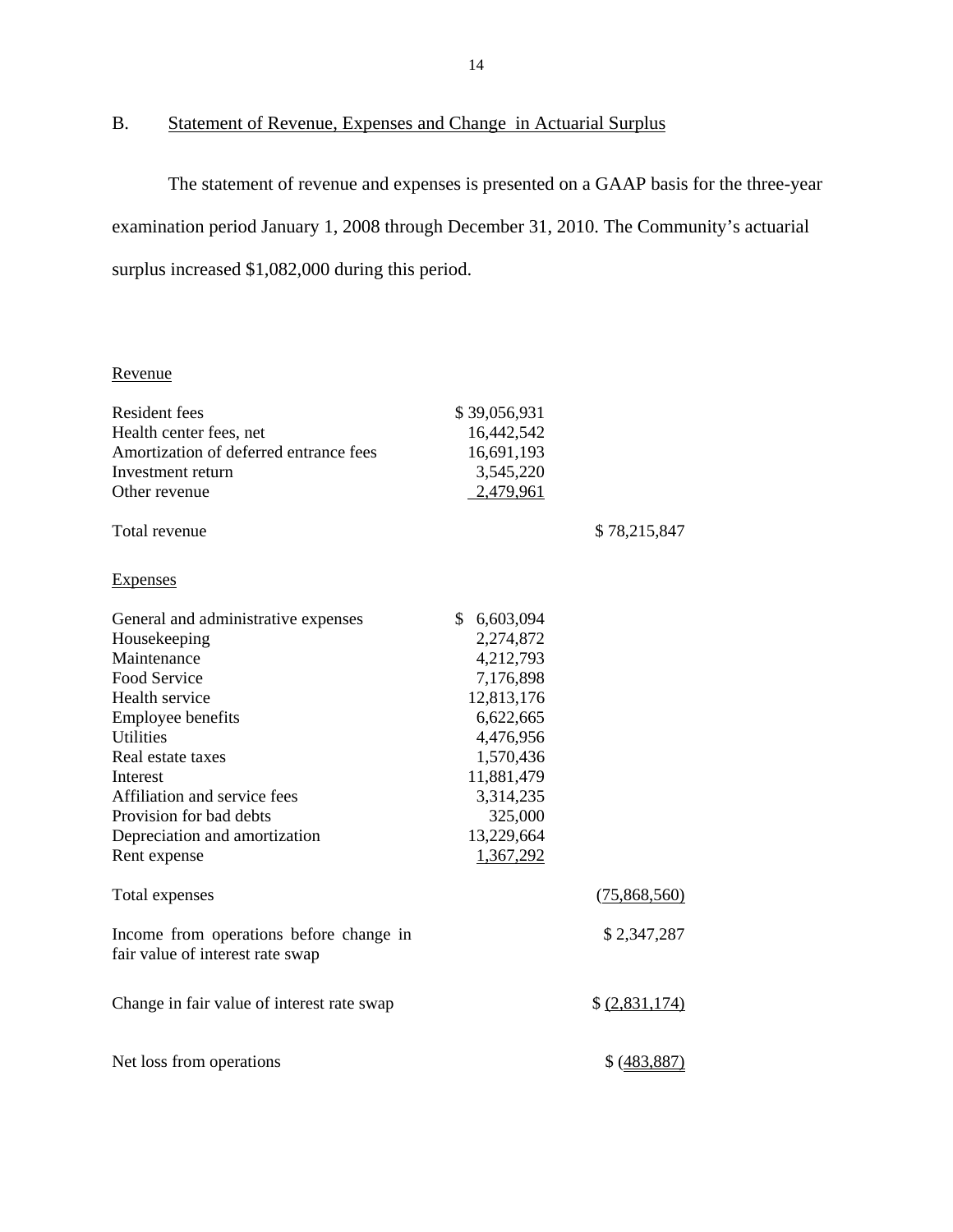# Change in Actuarial Surplus

| Actuarial surplus, per report on examination,<br>as of December 31, 2007            |                                     |                      | \$<br>960,000 |
|-------------------------------------------------------------------------------------|-------------------------------------|----------------------|---------------|
|                                                                                     | Gains in<br>Surplus                 | Losses in<br>Surplus |               |
| Net (loss)<br>Net unrealized capital gains<br>Statutory adjustment<br>Contributions | \$<br>8,631<br>1,018,944<br>538,312 | \$<br>483,887        |               |
| Net increase in net worth                                                           |                                     |                      | \$1,082,000   |
| Actuarial surplus, per report on<br>examination as of December 31, 2010             |                                     |                      | 2.042         |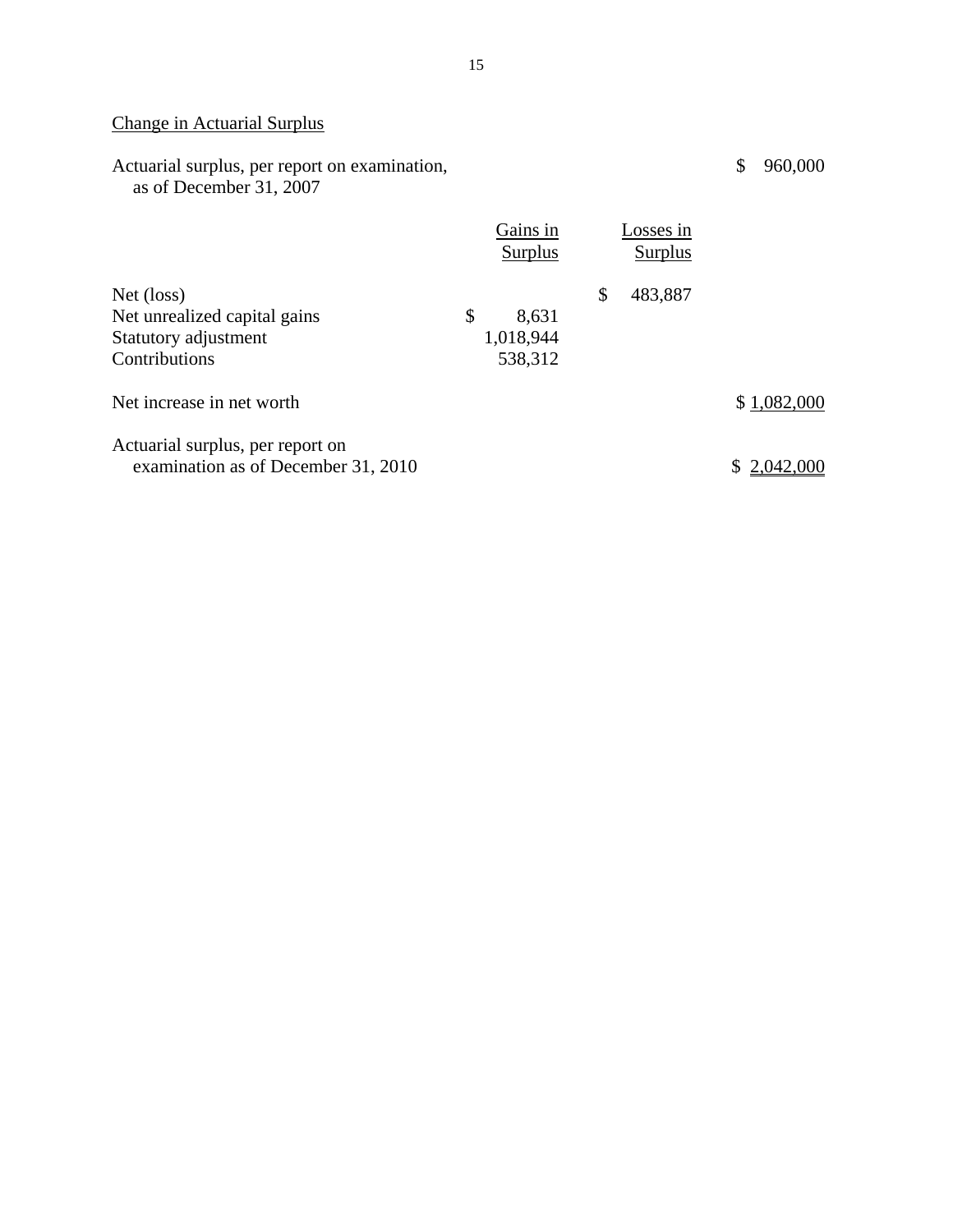#### <span id="page-17-0"></span>**4. SUMMARY OF COMMENTS AND RECOMMENDATIONS**

There were no comments and recommendations in the prior report on examination.

#### **ITEM NO.**

#### **PAGE NO.**

#### A. Annual Statement

It is recommended that the Community complies with Public 11 Health Law 4607 and file its annual statement within the required time limitation, or request an extension as permitted by that law.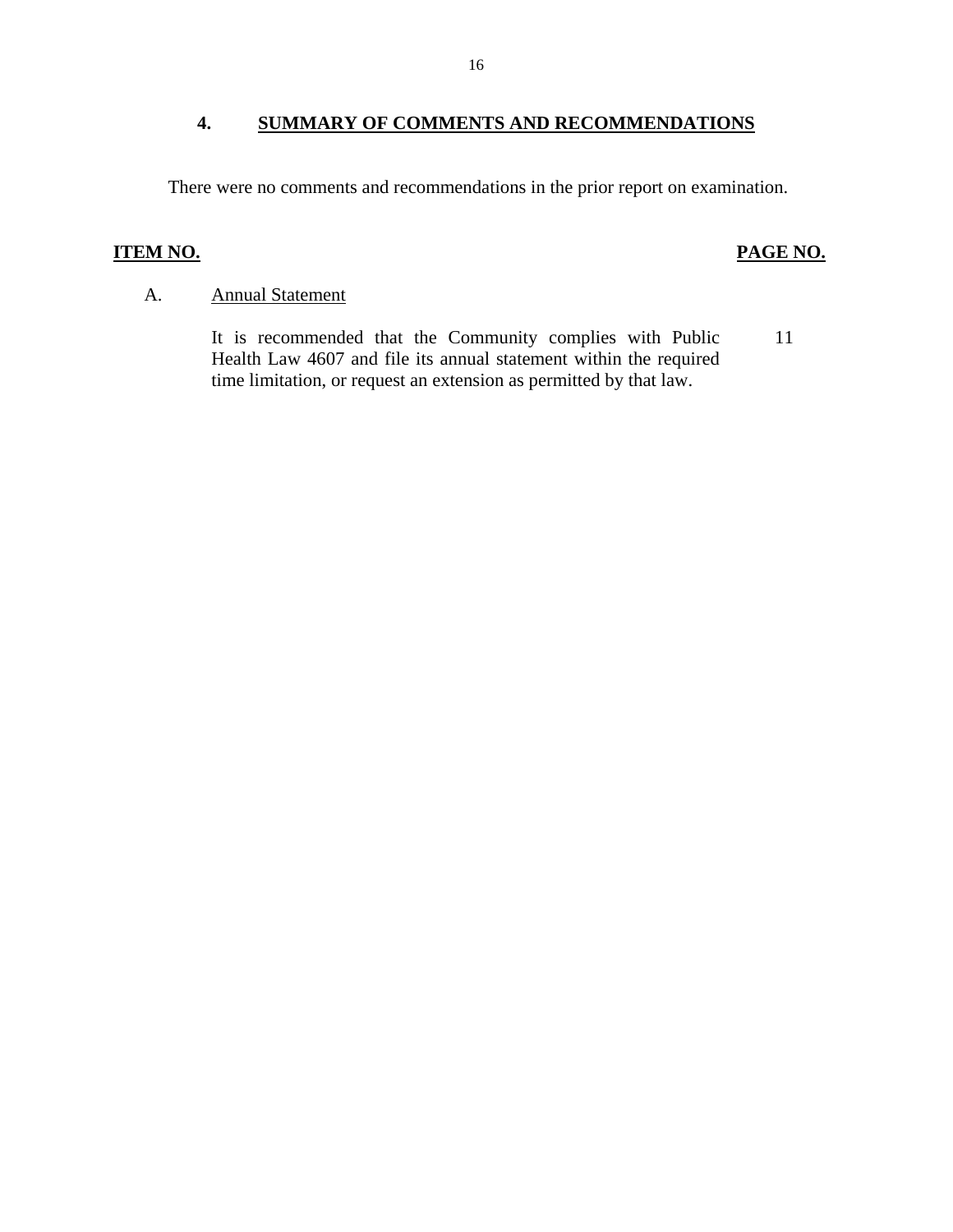Respectfully submitted,

 Victor Estrada, Senior Insurance Examiner

\_\_\_\_\_\_\_\_\_\_\_\_\_\_\_\_\_\_\_\_\_\_\_\_

STATE OF NEW YORK ) ) SS.  $\mathcal{L}$ COUNTY OF NEW YORK )

 VICTOR ESTRADA, being duly sworn, deposes and says that the foregoing report submitted by him is true to the best of his knowledge and belief.

Victor Estrada

Subscribed and sworn to before me

\_\_\_\_\_\_\_\_\_\_\_\_\_\_\_\_\_\_\_\_\_\_\_

this  $\_\_\_day\$  of  $\_\_\_\_\_\_2$  2012.